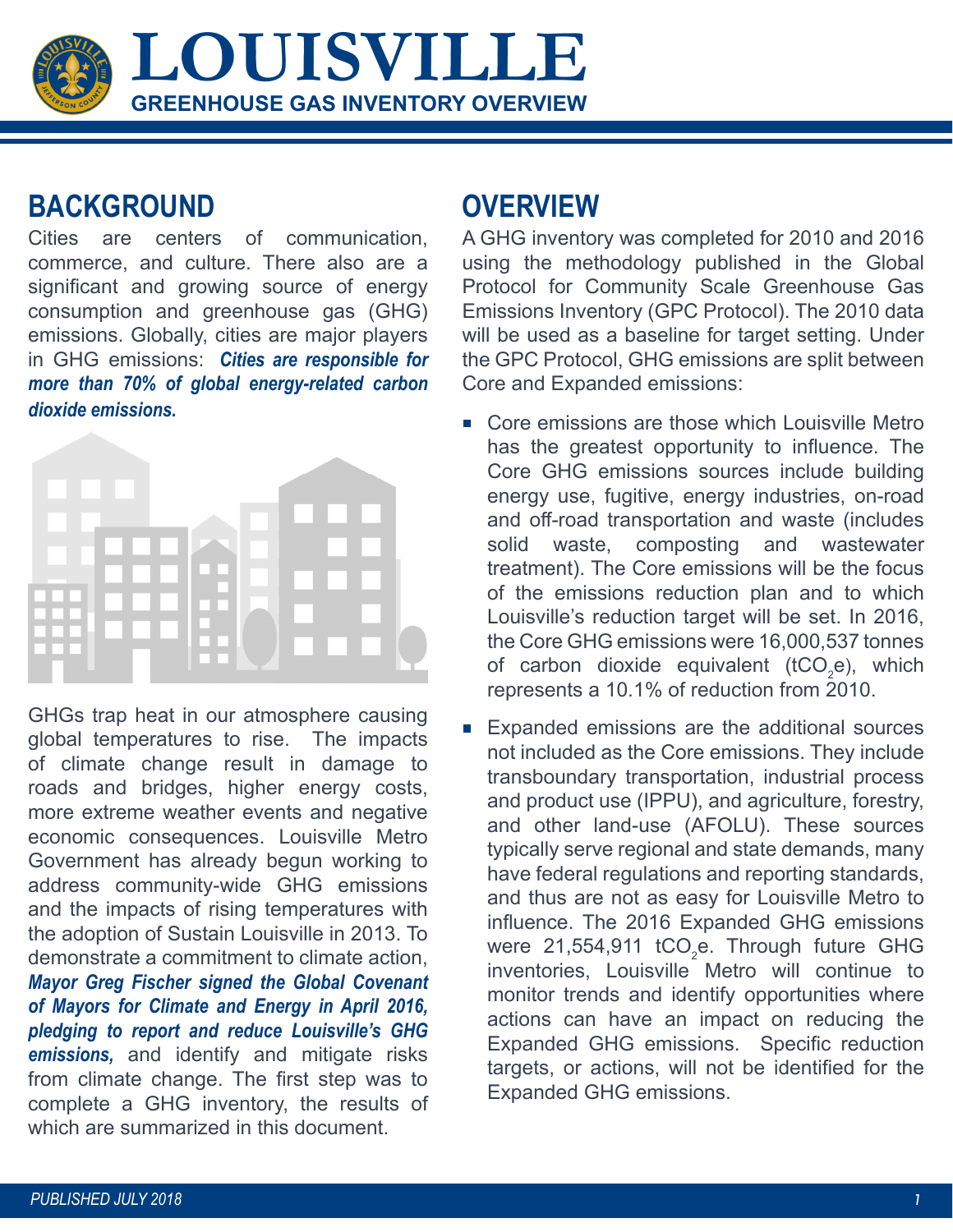



# **GHG CONTRIBUTIONS BY SECTOR**



Approximately 80.5% of Louisville's GHG emissions result from the use of electricity and other fuels like natural gas and propane to heat, cool, and power buildings.



### **TRANSPORTATION**

About 18.7% of Louisville's GHG emissions comes from using fossil fuels in vehicles including gasoline, diesel, and propane. The inventory includes vehicles registered in Louisville Metro as well as marine and aviation sources.



### **WASTE AND WASTEWATER**

A portion of community emissions comes from waste that goes to landfills where it decomposes and releases methane gas, a potent greenhouse gas. The inventory includes emissions from solid waste, compost and wastewater generated in Louisville.

Nationally, 45% of GHG emissions are from commercial and residential sectors, 35% from industry, and 20% are from transportation-related sources.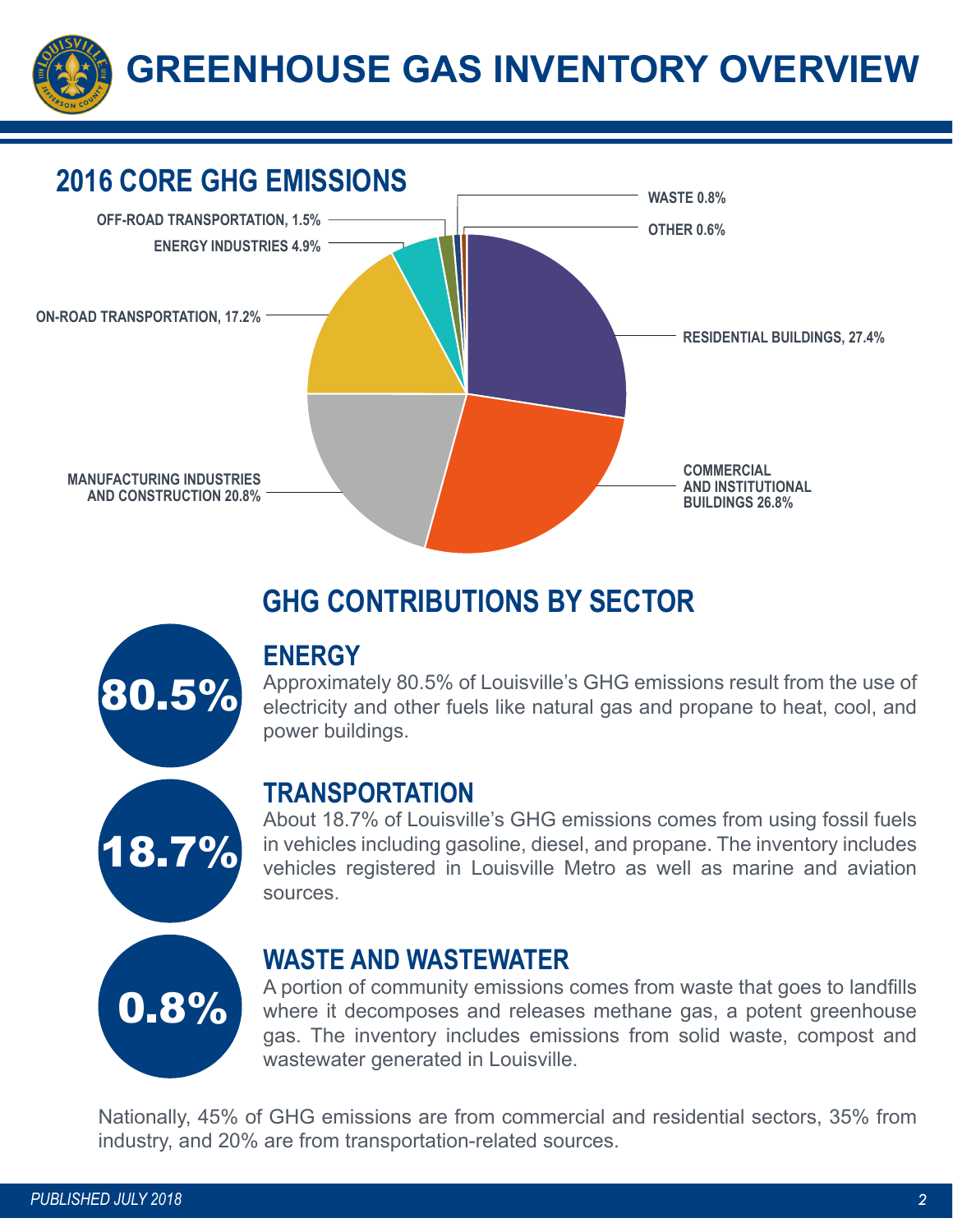

# **CHANGE IN CORE GHG EMISSIONS FROM 2010 TO 2016**

Louisville Metro established 2010 as its baseline against which future GHG reduction targets will be set. Since 2010, Louisville has already achieved a reduction of 1.8 million tCO<sub>2</sub>e, which represents a 10.1% decline in Core GHG emissions over this period. This reduction in GHG emissions was due in part to 2010 being a high-energy demand year compared to 2016 as well as the transition to natural gas within LG&E's electricity generating fleet (2015).

Other initiatives contributed to the Core GHG emission reduction, as well. Relative to the 2010 baseline, on-road transportation GHG emissions decreased 4.7%, which is due to improvements in vehicle engine emission controls/efficiency and fuel formulation. It should be noted that not all sources achieved emission reductions between 2010 and 2016. There was a 5.5% increase in GHG emissions from off-road transportation which includes trains, airplanes and water craft.



# 2010 AND 2016 GHG EMISSIONS (tCO<sub>2</sub>e)